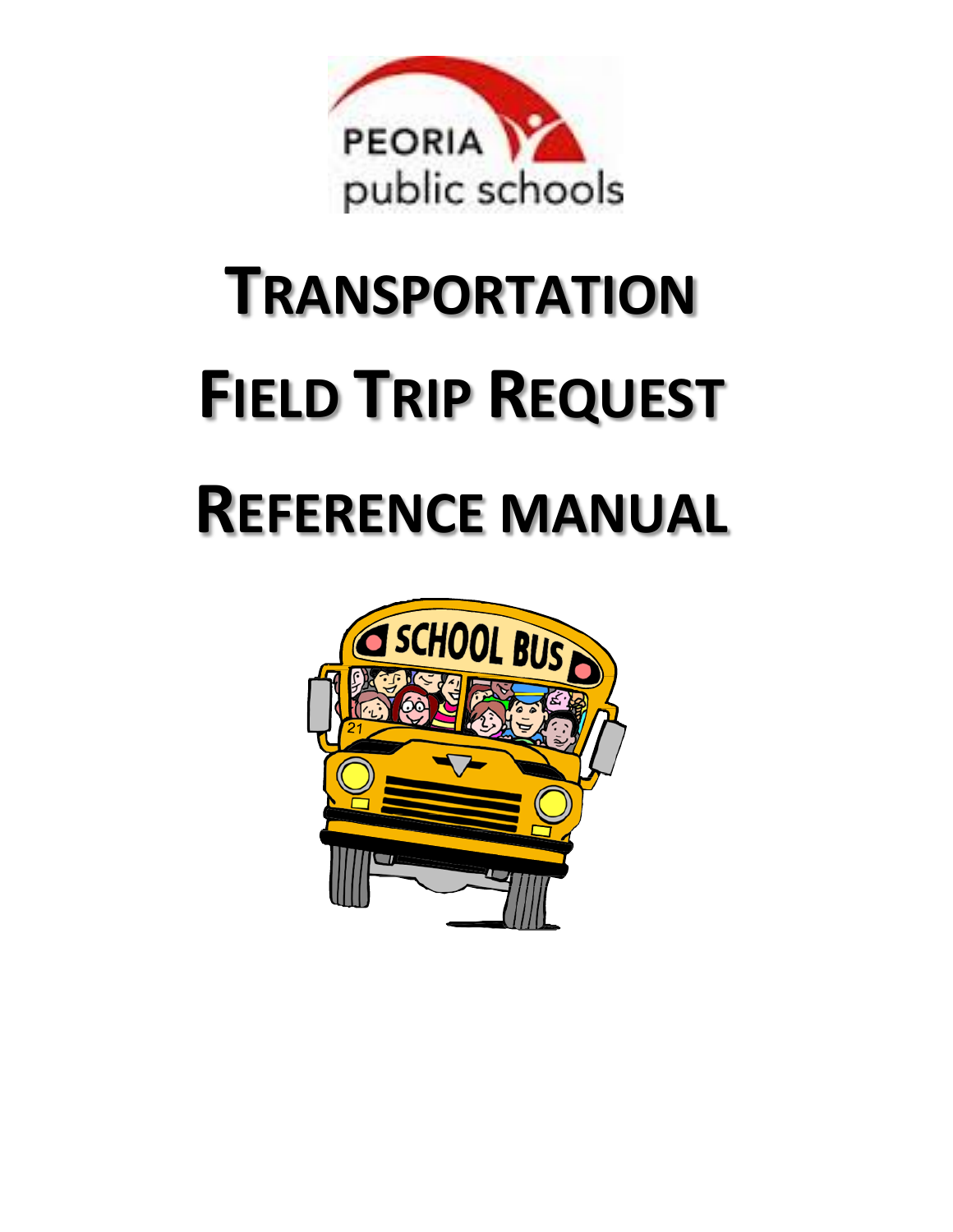## **THE PROCESS OF REQUISITIONING FIELD TRIPS**

#### **REQUESTER SUBMITS TRIP REQUEST**

Requester enters trip details into Trip Tracker and submits the Trip Request.

#### **PRINCIPAL APPROVES TRIP REQUEST**

The Principal looks over the trip details and, based on financial considerations, approves, rejects or cancels the Trip Request in Trip Tracker.

#### **INSTRUCTIONAL IMPROVEMENT OFFICER APPROVES TRIP REQUEST**

The Instructional Improvement Officer looks over the trip details and approves, rejects or cancels the Trip Request in Trip Tracker.

#### **TRANSPORTATION DEPARTMENT APPROVES THE DATA**

Field Trip Specialist looks over the financial arrangements, trip details and components to make sure they are all correct. If not, the Trip Request is rejected thus sending it back to the requester for modification, reactivation, and submission.

#### **TRANSPORTATION SCHEDULES THE TRIP**

Field Trip Specialist schedules the Trip Request in Trip Tracker once the Instructional Improvement Officer has approved the Trip Request.

### **COMPLETING FIELD TRIPS**

#### 1. **ENTER TRIP NAME**

a. The Trip Name should be a 1-3 word trip description. (Examples:  $3<sup>rd</sup>$  grade Zoo, Peoria High football)

#### 2. **ENTER TRIP TYPE**

- a. Trip Type is the category of the field trip.
	- i. Yellow buses may only be requisitioned during the following timeframes:
		- *1.* From 9:00 a.m. to 1:30 p.m. on school days
		- *2.* After 5:00 p.m. on school days
		- *3.* Anytime on non-school days

#### 3. **ACTIVITY TYPE**

a. Select the type of activity from the drop down list. This field describes the purpose of the trip.

#### 4. **REASON FOR TRIP**

a. Brief description of the reason for the trip (Example: City Tournament, Zoo Trip, etc.)

#### 5. **ACCOUNT**

- a. There are five types of accounts set up for each school. Locate your school name and select the appropriate account to be billed. (Examples: Title 1, Athletic, Out of Town)
	- i. If the money for the trip is coming out of another fund (Examples: PTO, Activity, Alumni), specify name of fund, address and contact person in the Notes section at the bottom.

#### 6. **REQUESTER'S NAME**

a. Utilize the dropdown menu to select your name. If you are not located on the dropdown box, please contact Transportation at 693-4418 or email *Chris. Lingenfelter@psd150.org.* 

#### 7. **ORIGIN**

- a. This is where you would like to be picked up for your field trip.
- b. The Origin location should never be included as the first or last destination. It is assumed already that it is the starting point and the ending point of the trip.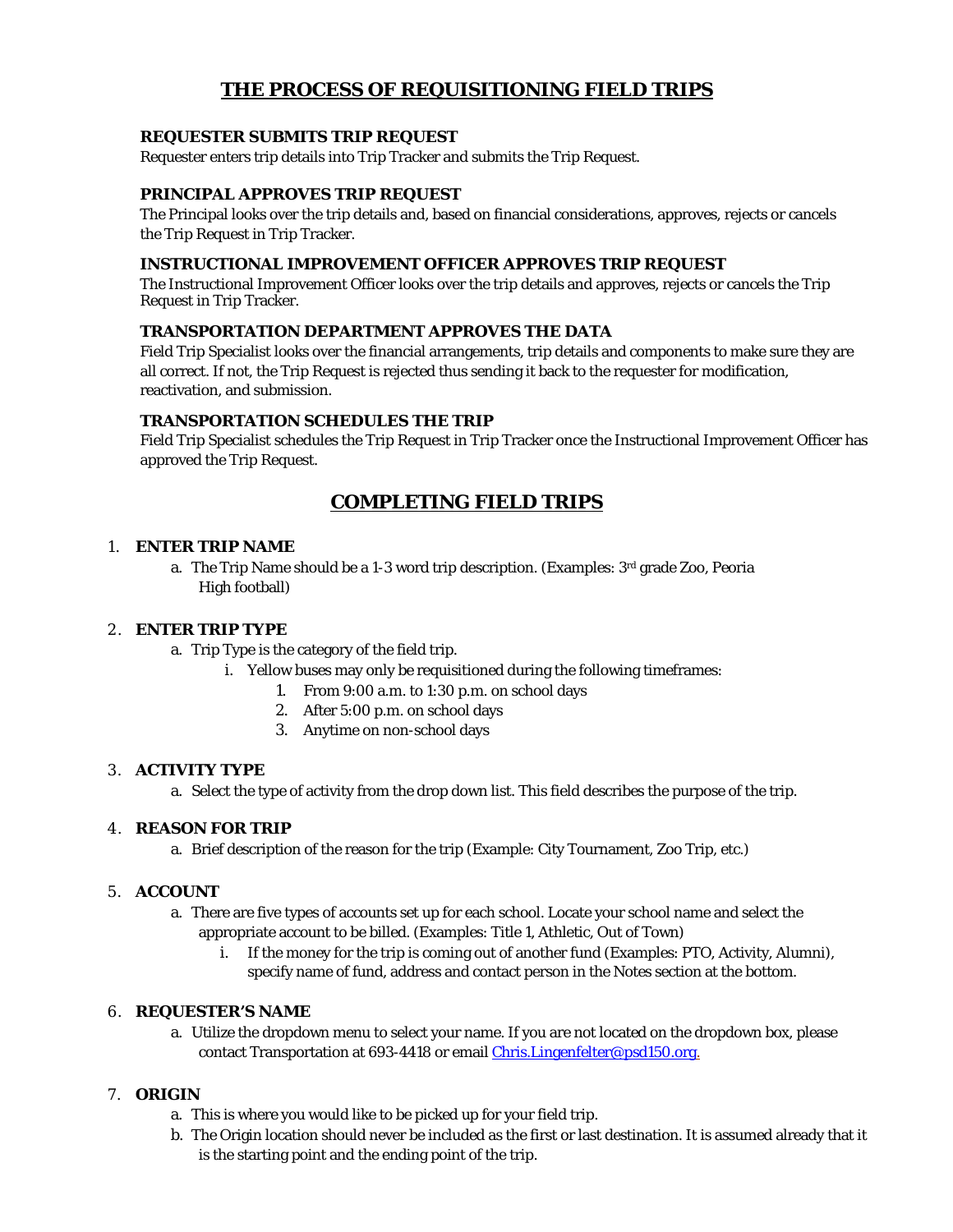c. Departure and Return Date and Times should be added next.

#### 8. **DESTINATION(S)**

- a. This is the place or places you would like to be transported to. You can have multiple destinations. See example below:
	- i. Destination 1. Glen Oak Park
	- ii. Destination 2. Riverfront Museum
- b. Fill in the provided boxes with the first destination and arrival and departure time from that destination. Then click on the Add button. The Destination will be transferred to a box below.
- c. If you have a second Destination, enter the appropriate information for your second destination into the empty boxes just as you did for the first. Then click on the Add button and this Destination will also be added into the box below with the first Destination.

#### 9. **PASSENGER COUNT**

- a. Regular Yellow Buses
	- i. Pre-K Grade 8  $=55-60$  passengers
	- ii. High School  $=50$  passengers
	- iii. Wheel Chair  $=4$  wheel chairs(typically)

#### 10. **NUMBER OF VEHICLES**

a. Utilize the information obtained above regarding passenger count to ensure that the number of students riding can be accommodated by the number of buses requested.

#### 11. **SPECIAL ACCOMMODATIONS**

a. Check this box if special accommodations will be needed for this trip. (ex. Medical or safety needs)

#### 12. **CONTACT NAME & PHONE NUMBER**

a. The contact name and number (preferably a cell phone) provided should be of the party that will be an active chaperone on the trip. This information enables contact between the Transportation Staff and the party in the event of an emergency.

#### 13. **NOTES:**

- a. **This section is very important.** The following information should be provided in the notes.
	- i. Precise pick-up locations (East side of building, in the circle drive, etc.)
	- ii. If the driver is not needed for the entire day, it is necessary to advise that the trip will be a "pick-up and drop- off only".
	- iii. Additional contact information may be noted here as well.
	- iv. Account Numbers for funding the trip must be included in the notes. Trip will be rejected without account number (principals).
	- v. If charter bus is being requested make note of that in this field.
	- vi. After approval transportation will contact Peoria Charter with estimated cost of trip and email requester with that cost. A purchase order will need to be issued and attached with the request before any charter bus will be scheduled.

#### 14. **ATTACHMENTS**

To attach file fill out the field trip request as normal and click submit. After the screen shows trip successfully submitted with a green check box you can proceed to the attachments tab.

- i. Click on attachments
- ii. Click on choose file
- iii. Locate the file from your location of choice
- iv. Click on attach
- v. One attached the screen will say the file has been successfully attached with a green check box
- vi. Attach additional files as needed

#### **Class Roster required for trip approval – Class list in a PDF format is available from Skyward**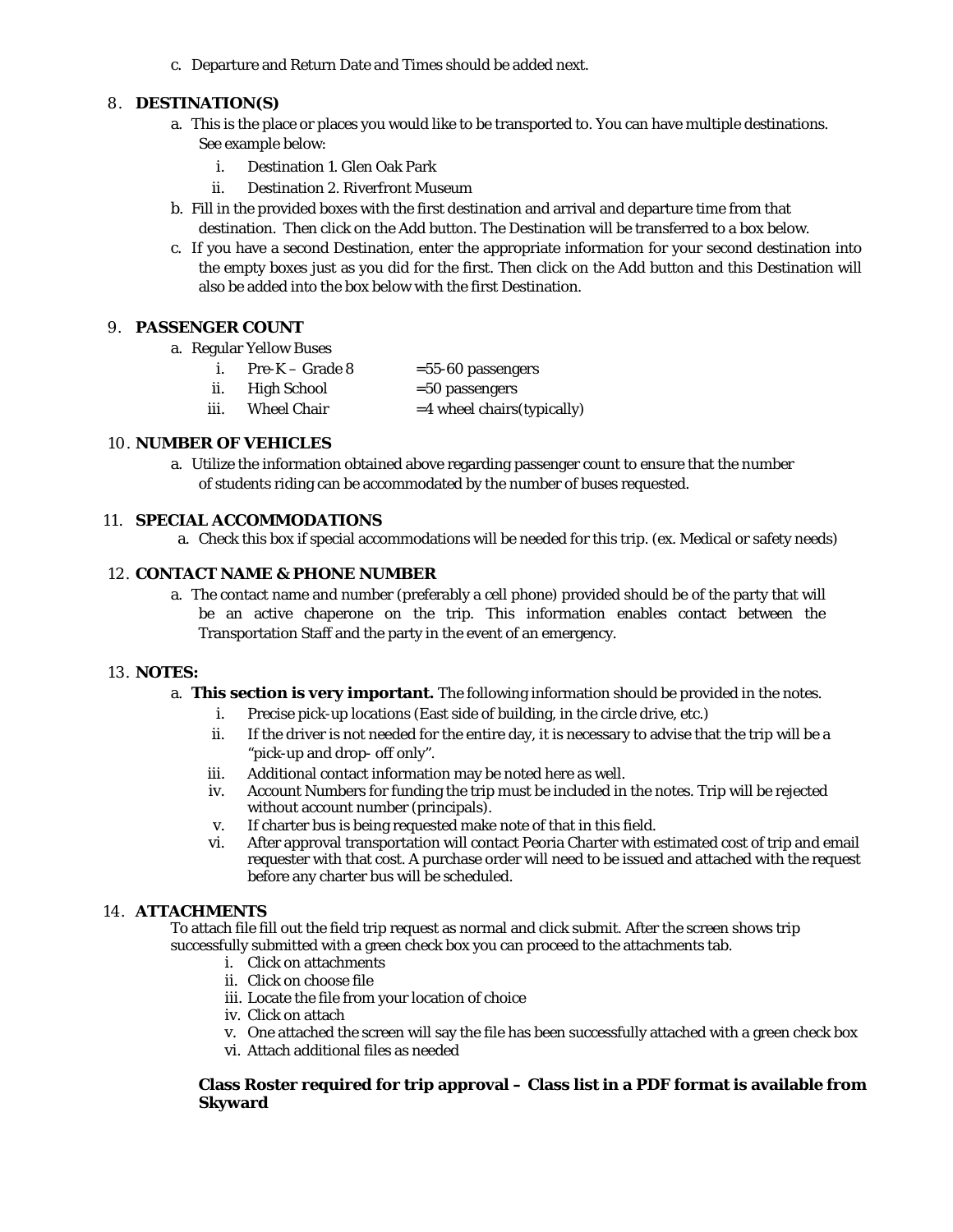| <b>View Calendar</b><br>Request a Trip | Today<br>Reports<br>Trips                                                                                                                     | <b>Support</b><br>Logout<br>Help<br><b>Legacy Reports</b><br>Admin |
|----------------------------------------|-----------------------------------------------------------------------------------------------------------------------------------------------|--------------------------------------------------------------------|
| <b>Trip Request</b>                    |                                                                                                                                               | 1. Enter Trip Name                                                 |
| Status: Unsubmitted<br>Cancel<br>Ø     | Trip Details   Trip Estimate   Directions   Scheduling   Completion   Invoicing   Payment   Trip History<br><b>Trip Details</b>               |                                                                    |
| ⋒<br>Reactivate                        | Trip Date:<br>Trip Name:                                                                                                                      | 2. Enter Trip Type                                                 |
| Ô.<br>Clone                            | v<br>Trip Type:<br>v<br>Activity Type:                                                                                                        |                                                                    |
| Close<br>В                             | Reason for Trip:                                                                                                                              | 4. Enter Reason                                                    |
| X Delete                               | Account:<br>Requester:<br>$\mathbf{v}$<br>V.                                                                                                  |                                                                    |
| 0<br>Approve                           |                                                                                                                                               | 5. Enter Requester<br>6. Enter Account #                           |
| Reject                                 | Expand Requester List<br>Account                                                                                                              |                                                                    |
|                                        | ō<br>Notes:<br>V.                                                                                                                             |                                                                    |
|                                        | 7. PICKUP POINT<br>Origin:<br>Departure Date:<br>Departure Time:<br>Return Time:<br>Return Date:<br>Destinations:                             |                                                                    |
|                                        | Can't find your destination in the<br>v<br>Destination:<br>list?<br>Click here to add a new location<br>Date<br>Time                          |                                                                    |
|                                        | v<br>Arrival:<br>Date<br>Time<br>v.<br>Departure:                                                                                             | 8. Multiple<br><b>Destinations</b><br>can be                       |
|                                        | Click "Add" to add the select location<br>Add<br>to the list of destinations for this trip.<br>No destinations have been added for this trip. | entered                                                            |

| Please make                          | Number Of:    | Special Accommodations |  |  |
|--------------------------------------|---------------|------------------------|--|--|
| sure to<br>accurately<br>assess your | Contact Name: | Contact Phone:         |  |  |
| counts                               | Notes:        |                        |  |  |